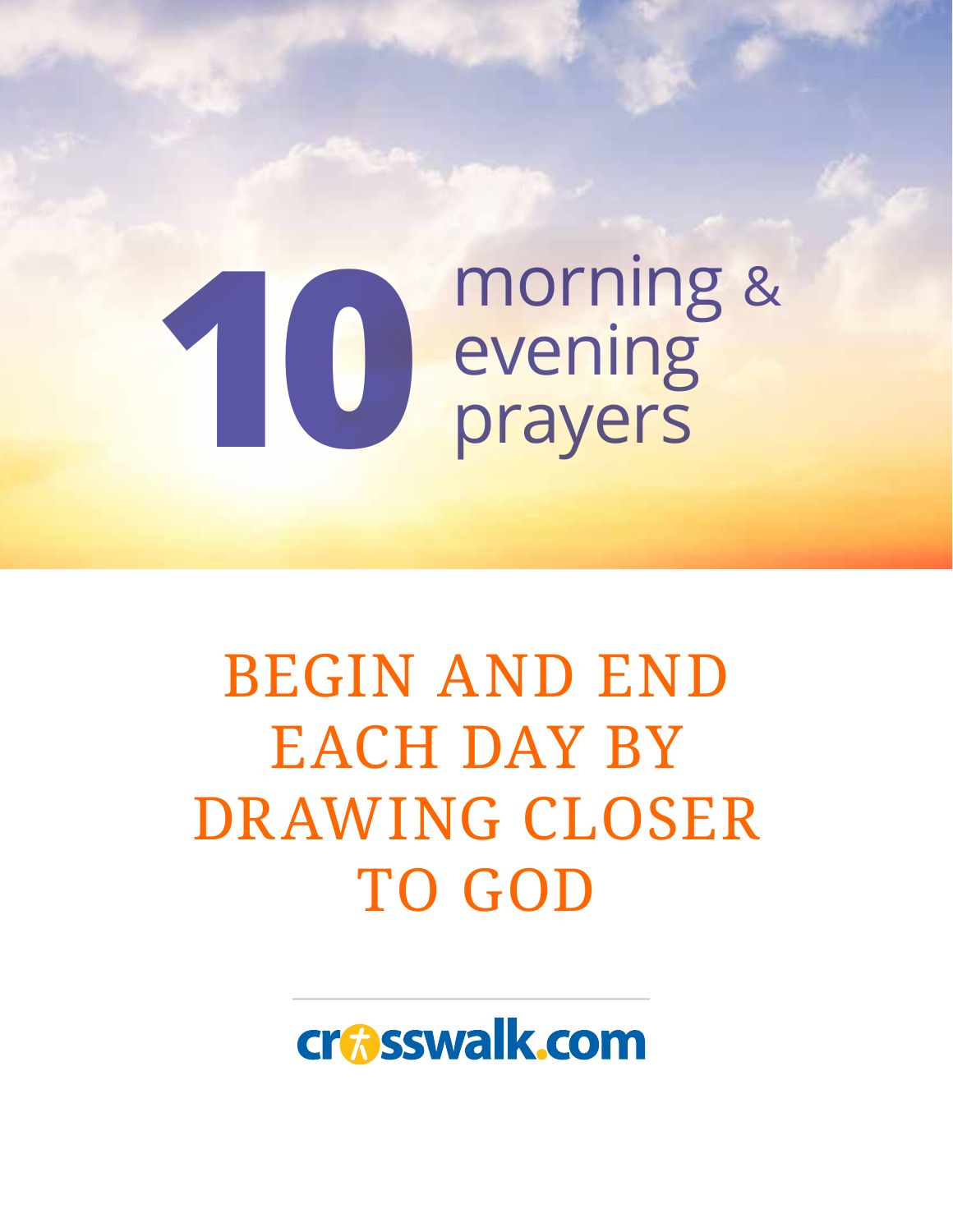# *This is the day that the Lord has made; let us rejoice and be glad in it.*

PSALM 118:24

A morning prayer is a wonderful way to focus your time and attention on seeking God's plan for the day ahead. Whether you need encouragement, peace, strength, or rest, God can meet you in a very real and present way when you come before him with a humble heart. Seek God's presence each morning before your energy and attention is pulled by all the tasks you have ahead.

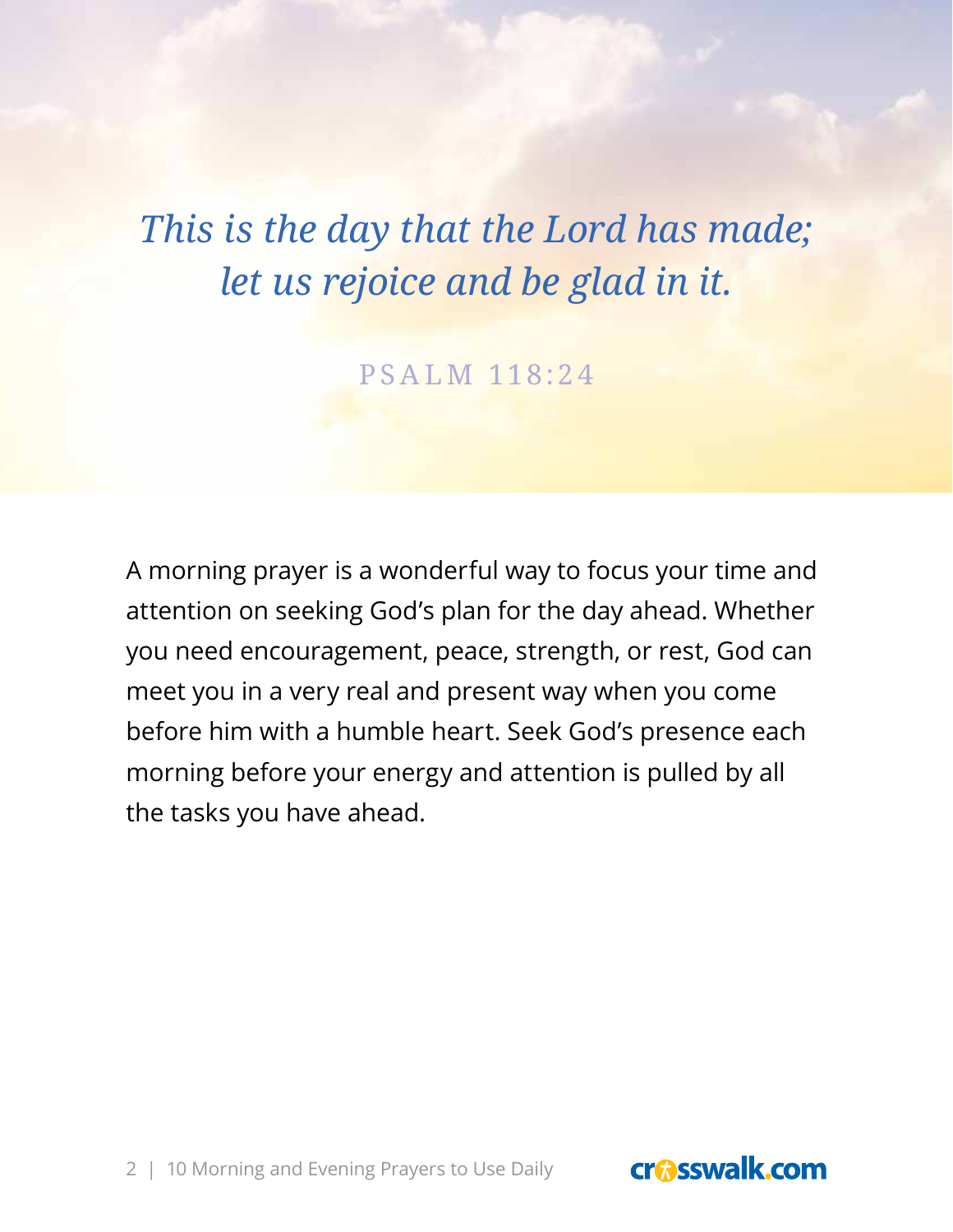Lord,

May nothing separate me from you today. Teach me how to choose only your way today so each step will lead me closer to You. Help me walk by the Word and not my feelings. Help me to keep my heart pure and undivided. Protect me from my own careless thoughts, words, and actions. And keep me from being distracted by MY wants, MY desires, MY thoughts on how things should be. Help me to embrace what comes my way as an opportunity... rather than a personal inconvenience. And finally, help me to rest in the truth of **Psalm 86:13**, "Great is your love toward me." You already see the ways I will fall short and mess up. But right now, I consciously tuck your whisper of absolute love for me into the deepest part of my heart. I recognize your love for me is not based on my performance. You love me warts and all. That's amazing. But what's most amazing is that the Savior of the world would desire a few minutes with me this morning. Lord, help me to forever remember what a gift it is to sit with you like this. Amen.

### *Lysa Terkeurst*

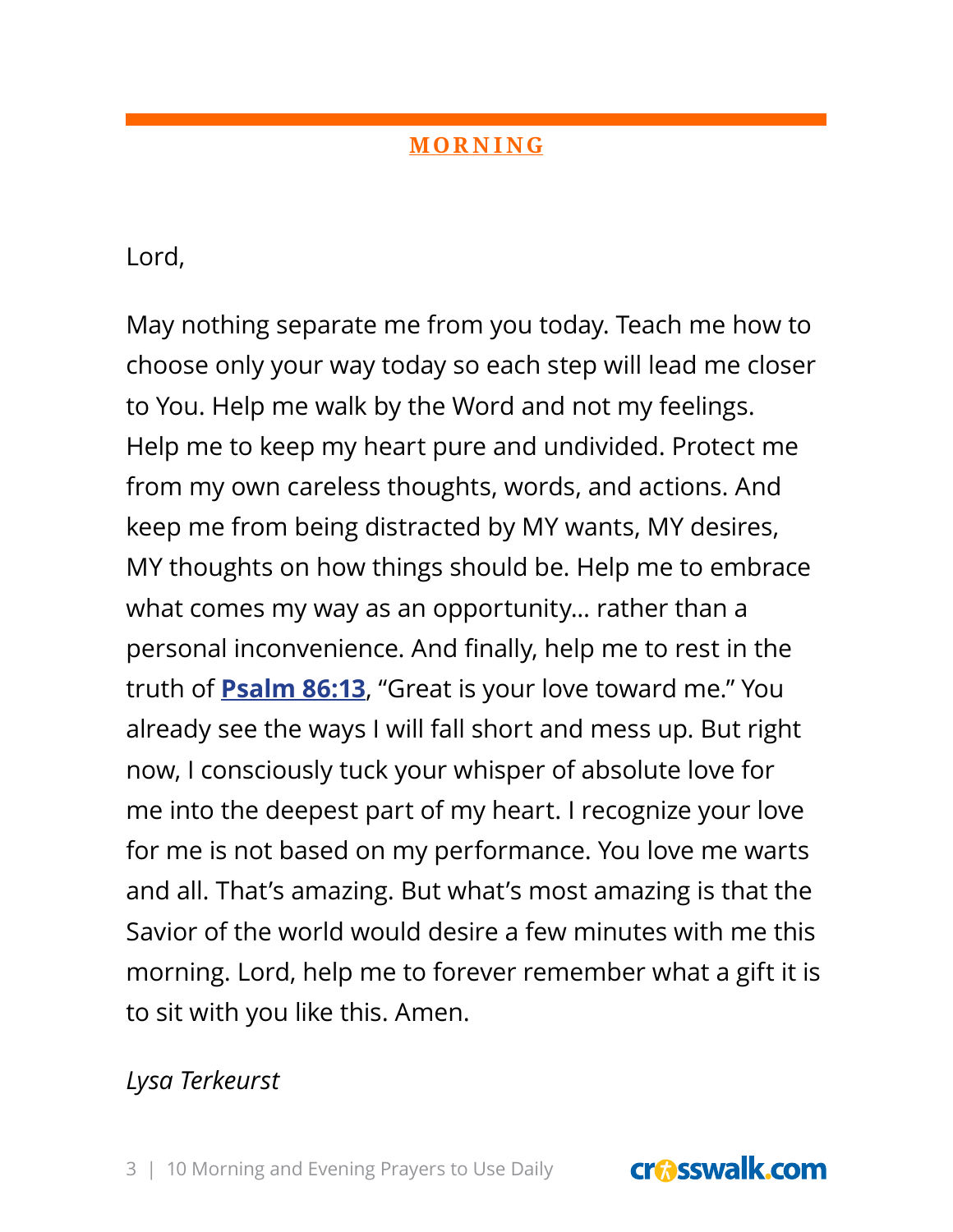Bless us with rest tonight, Jesus, and a good night's sleep. Forgive us for the things we did today that did not honor you. Thank you for loving us so much and that you know us through and through. We need your help every day, and we thank you for the strength you give and for helping us know that with you, even hard things are possible. Bless our family and our home, and keep us safe through the night. May your angels guard us and watch over us, just like you promised.

You've told us we are just like sheep. And that you lead us and guard us like a shepherd. You know our names, and you make us feel special and loved. When we hurt, you help us feel better. Thank you, Jesus, for your good care and for giving us [mom/dad/parents/foster parents/pastors] to help. Thank you for the Bible, and for teaching us stuff in life that helps us grow. Bless the people in our world, and help them to know you love them, too. Thank you for all the people who help us so much: teachers, doctors, policeman, and fireman—and so many more.

Thank you for your good plan for our lives. Help us to obey you and love you more and more. When we awake in the morning, put a smile on our face and your purpose in our hearts, ready to start a new day. We love you, Jesus. Good night. In Jesus's precious name, Amen.

### *Rebecca Barlow Jordan*

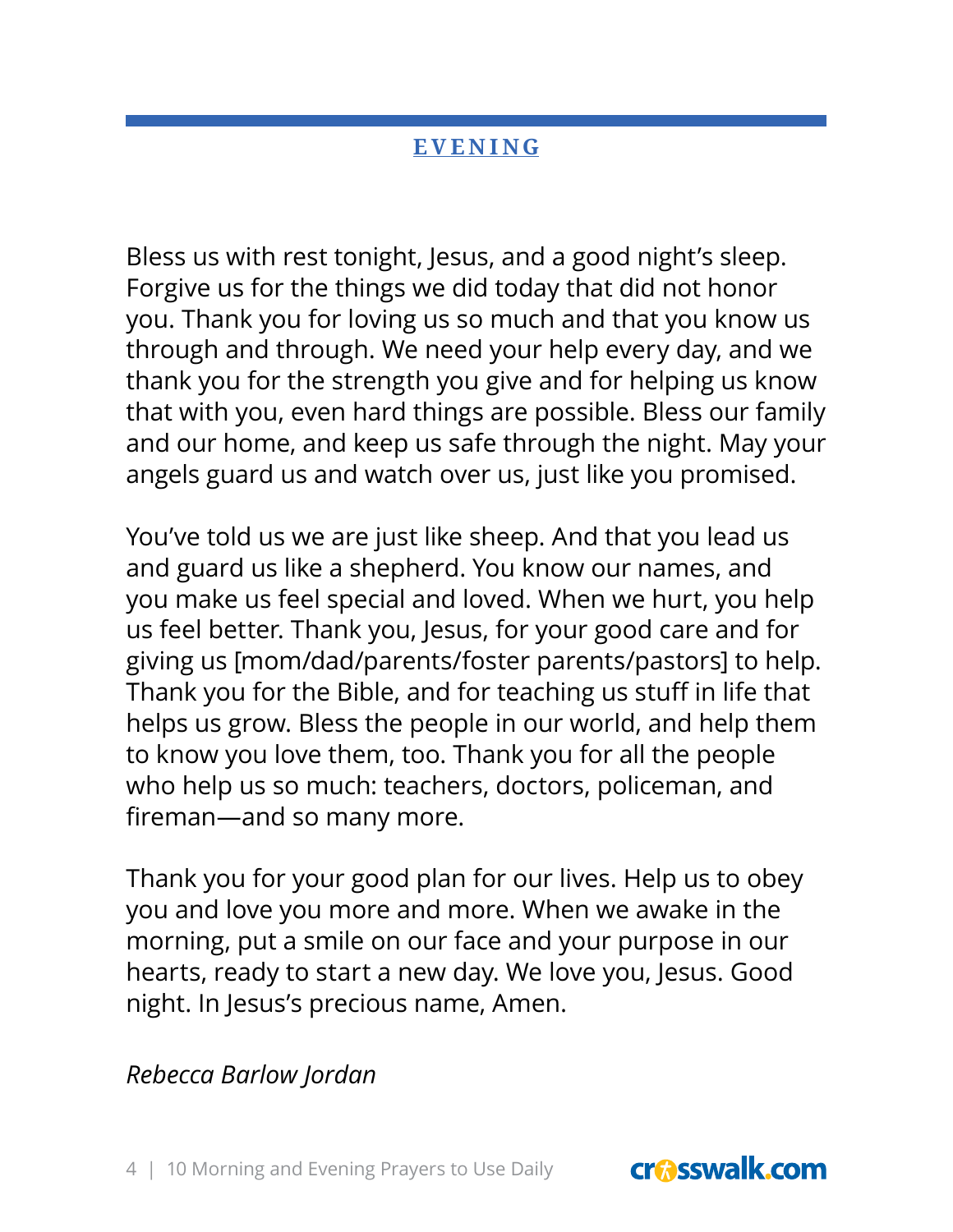I got up early one morning And rushed right into the day; I had so much to accomplish That I didn't have time to pray.

Problems just tumbled about me, And heavier came each task; "Why doesn't God help me?" I wondered. He answered, "You didn't ask."

I wanted to see joy and beauty But the day toiled on gray and bleak I wondered why God didn't show me He said, "But you didn't seek",

I tried to come into God's presence; I used all my keys in the lock. God gently and lovingly chided, "My child, you didn't knock."

I woke up early this morning, And paused before entering the day; I had so much to accomplish That I had to take time to pray.

### *author unknown*

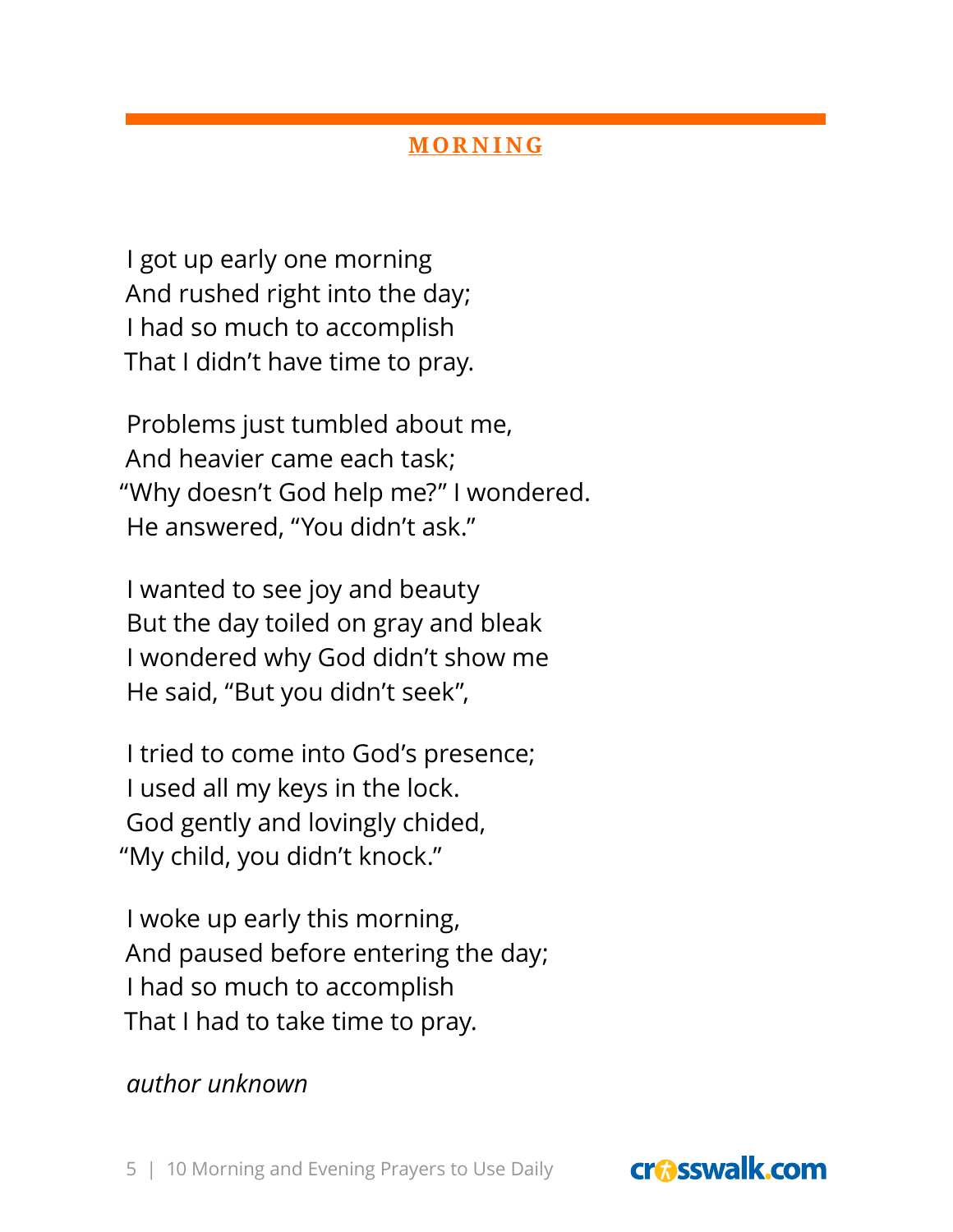Dear God, we thank you tonight for the good day and for the special way you take care of us all the time. Thank you for the fun times outside and the quiet times inside, and for helping us learn new things every day.

Thank you for creating us special, exactly the way you wanted. Thank you for protecting us throughout the day. Forgive us for the wrong things we do. Thank you for loving us even when we disobey or try to do things our way. Help us to always choose your way, God, because it's always best. We pray for all the people who don't know you, and that they will come to understand your love for them, too.

Bless our family and thank you for good times together and apart. Bless our friends and those we love, including our grandparents, our aunts and uncles and cousins. Thank you for our home and a place to sleep and good food to eat. Help us rest well, give us peaceful dreams, and send your angels around our home to protect us throughout the night. Teach us to trust you and to love you more and more. You are good; you are great; and you are faithful, God. And we love you. Good night. In Jesus's precious name, Amen.

### *Rebecca Barlow Jordan*

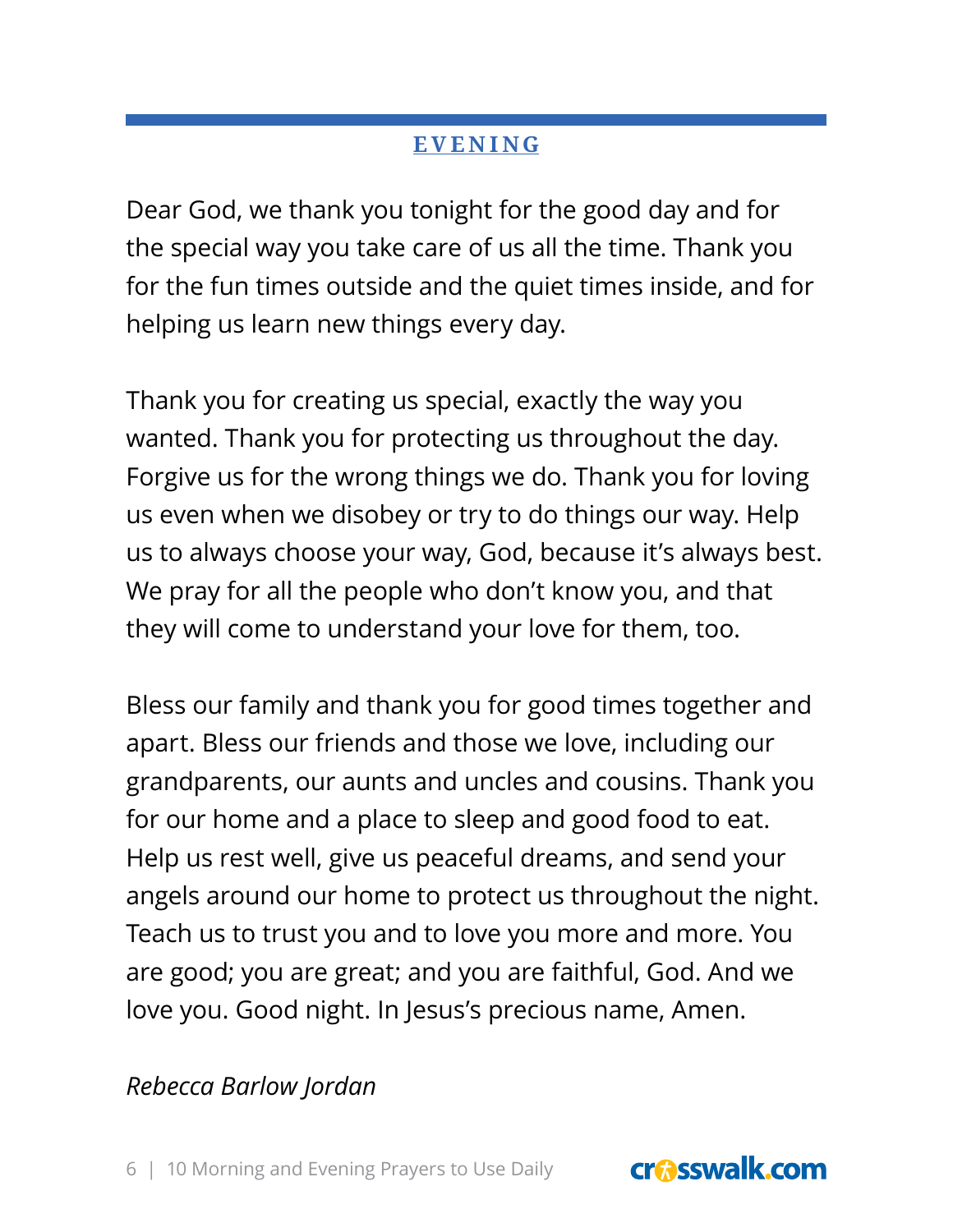Dear God,

Thank you for another day. Please watch over my family and friends. Thank you!

Amen.

*I have set the LORD always before me. Because He is at my right hand, I will not be shaken. Psalm 16:8*

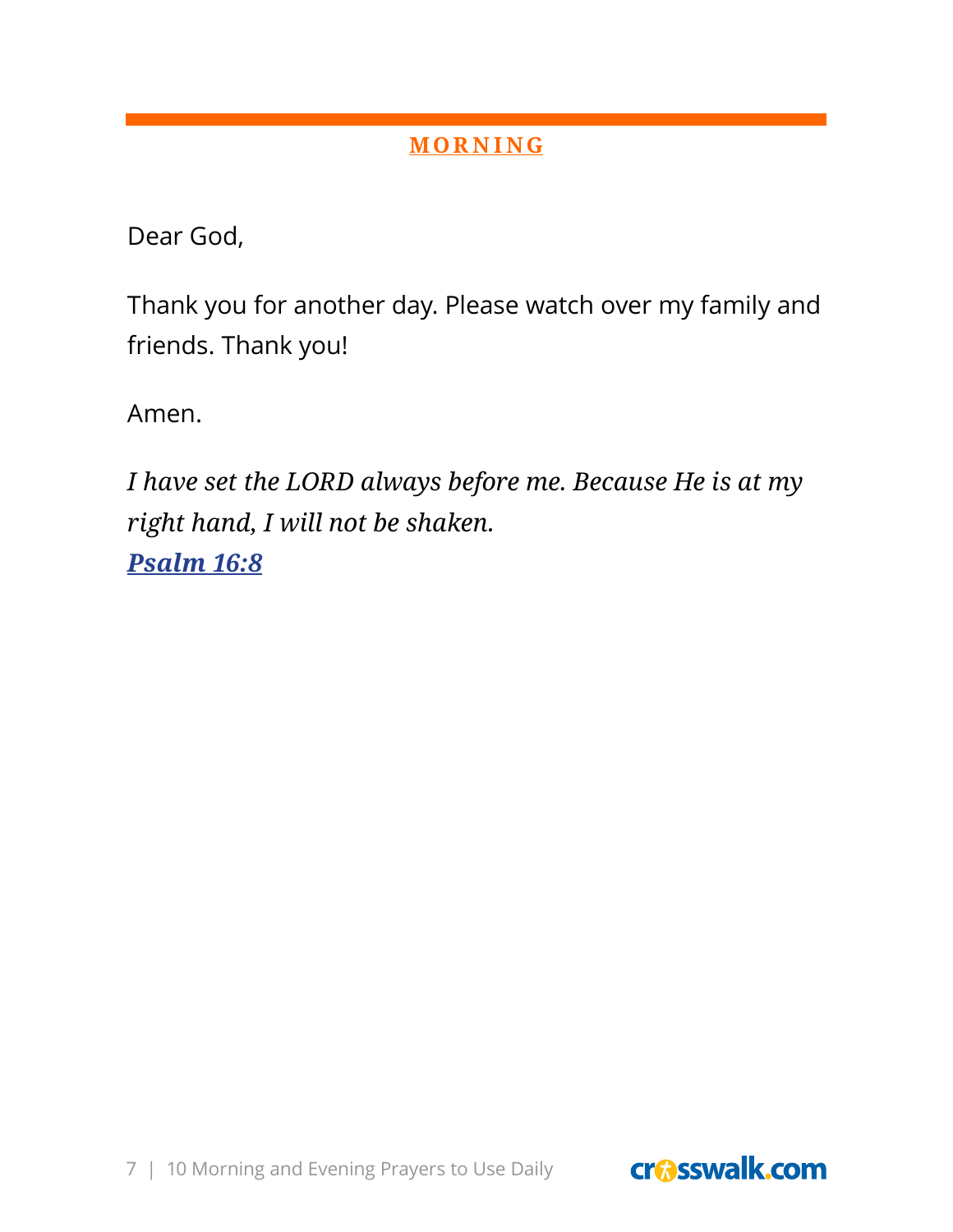*...for God gave us a spirit not of fear but of power and love and self-control. 2 Timothy 1:7*

### **A Short Night-time Prayer**

For God's not given me a spirit of fear, But a spirit of love, and of power, and a sound mind, To live each day and glorify his name.

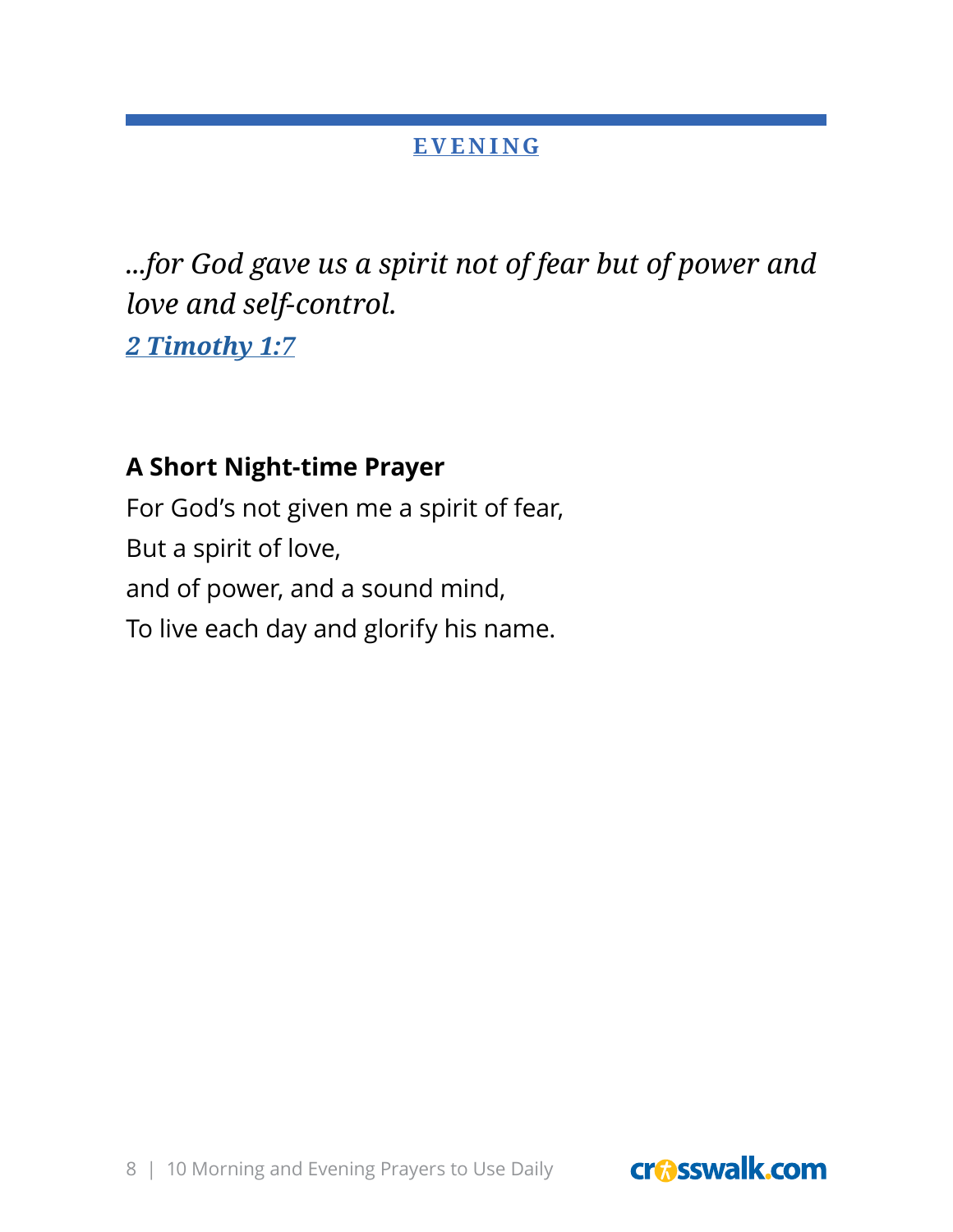Dear Lord,

I don't know who or what will cross my path today. But I do know that you are my Rock and my Fortress. You are my Shield and my Strong Tower. Help me to anchor myself to you today. Teach me how to stand strong in you and choose only your way today. Help me walk by your truth and not my feelings. Help me to embrace anything that comes my way as an opportunity to see you at work and as an opportunity to point others to you. Thank you that you love me and nothing can ever take that away from me! Even if I fail today and fall short, you whisper your unconditional love deep into my soul and remind me that your mercies are new every morning. That truly amazes me, Lord. Thank you for meeting with me today. Would you wake me again tomorrow with the same sweet whisper of your love? I can't wait to meet with you again.

In Jesus' name, amen.

*Wendy Blight*

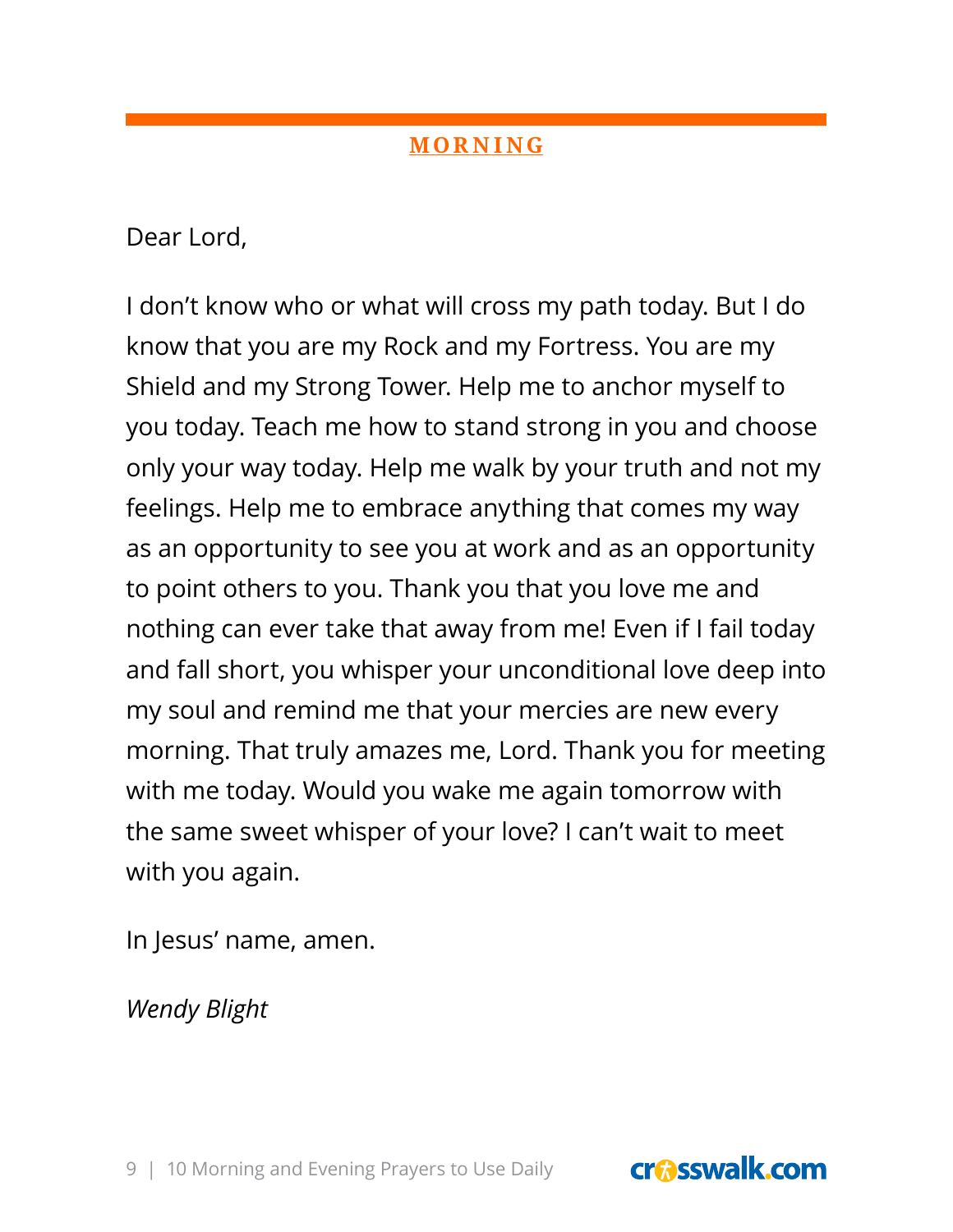### **Popular Child's Bedtime Prayer, 18th Century**

Now I lay me down to sleep, I pray the Lord my soul to keep. If I should die before I wake, I pray the Lord my soul to take.

### **Alternative Version for Children:**

Now I lay me down to sleep, I pray the Lord my soul to keep, Watch and guard me through the night, and wake me with the morning light. Amen.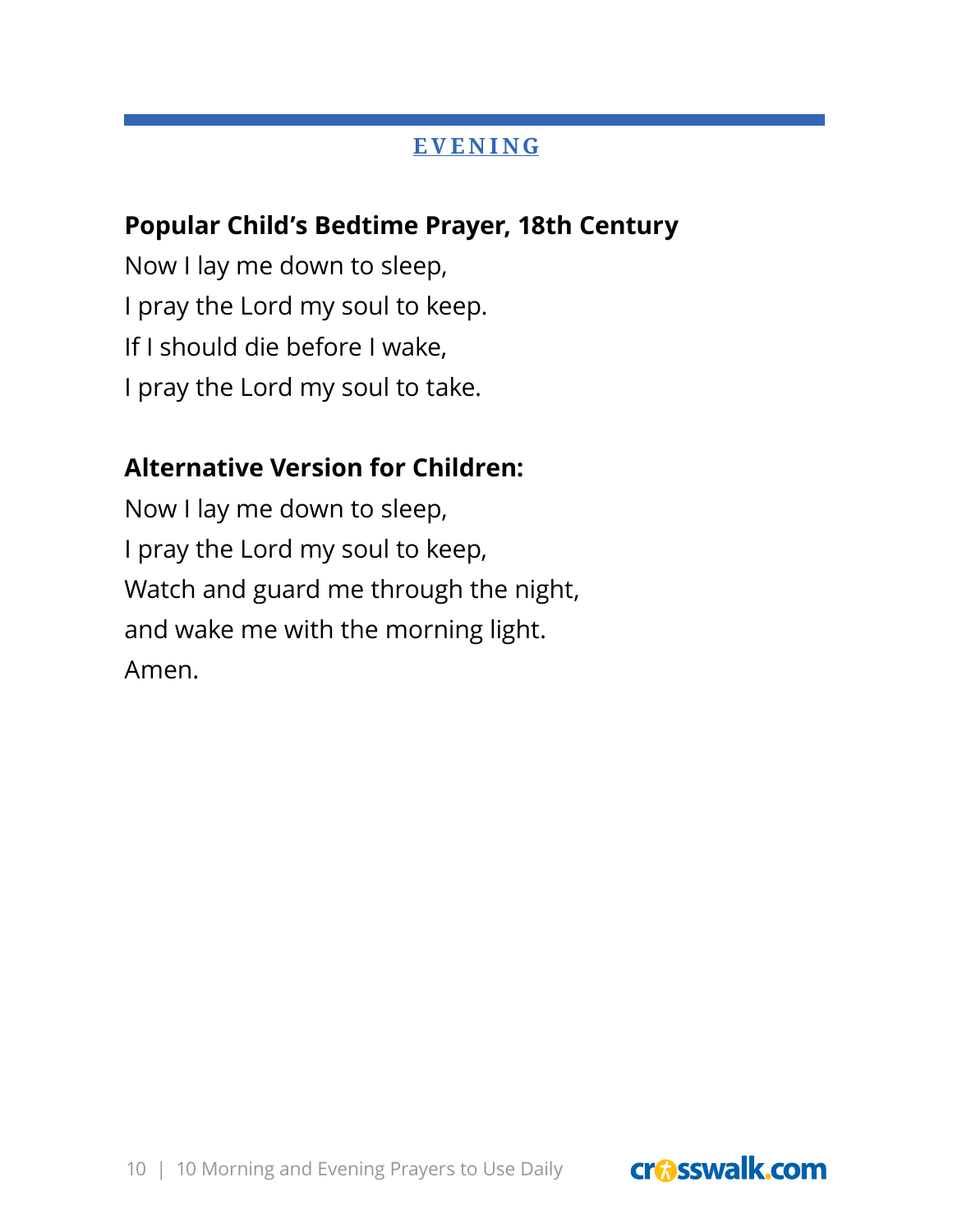Lord,

Give me strength in my weakness. Give me faith in my heart. Give me power in my powerlessness. I'm trusting in you.

Amen.

*You will keep in perfect peace him whose mind is steadfast, because he trusts in you.*

*Isaiah 26:3*

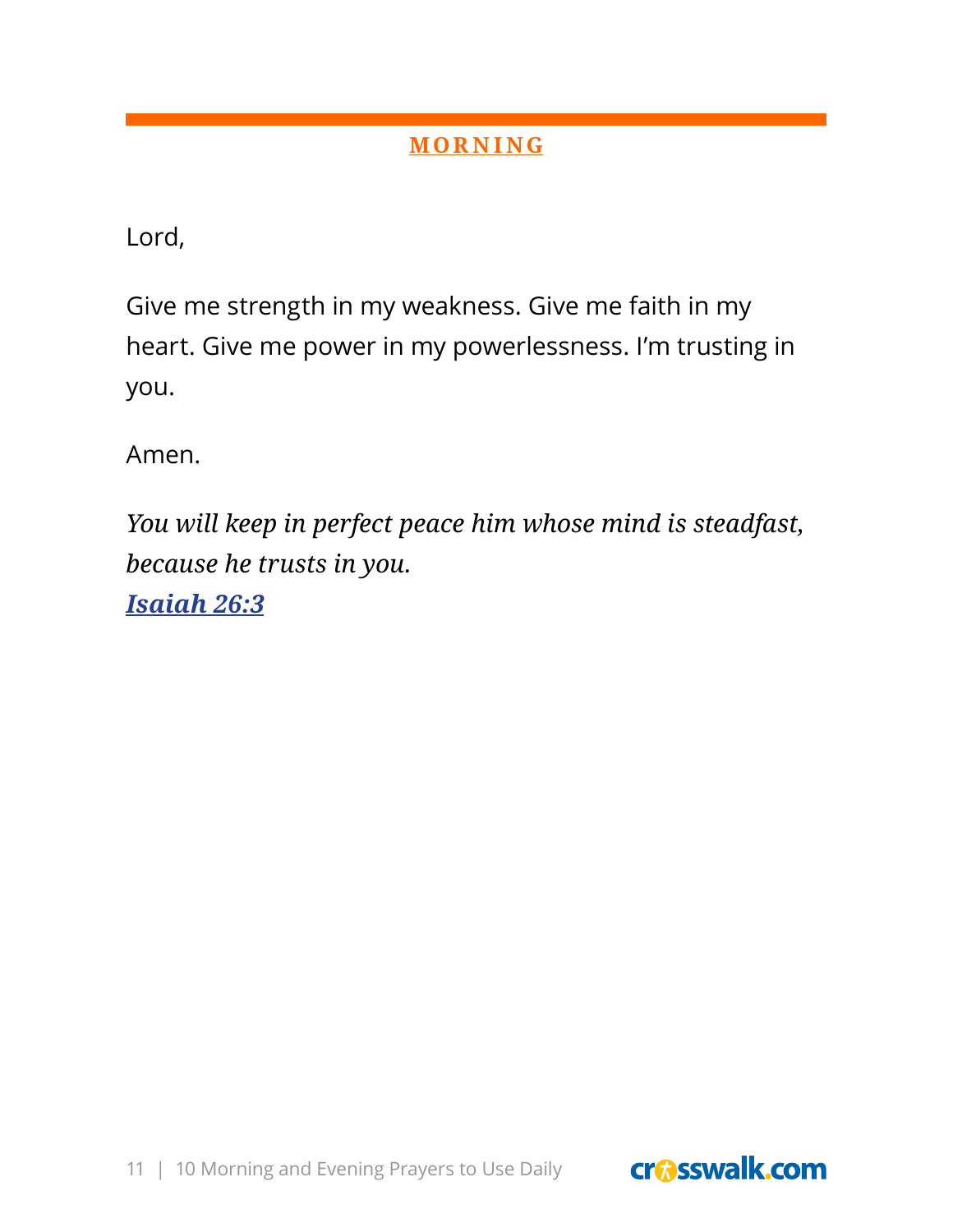### **A Beautiful Prayer to End the Day**

Heavenly Father, my day is drawing to an end, and I'm ready to turn in. But before I do, I have to thank you for your faithfulness today. It's always a good day, even when things may not go the way I plan, or when the world seems in chaos, because you are in control.

For all the times when I was aware of your help today, all the times when your unseen presence seemed so near, thank you, God. But for all the ways you worked behind the scenes, unknown to me, moments when heaven-sent angels moved on my behalf in ways I'll never know, thank you for those also, Lord.

Forgive me for any foolish actions on my part today or things I did without first asking your blessing or wisdom. Those are moments I'd rather forget, but I'm so grateful for your forgiveness when I ask. I never want to go to bed without clearing the air between us, Lord. Our friendship means too much, and your holiness deserves that. Thank you for loving me just as I am. Your love compels me to give you my all and fills my heart with praise for the relationship we share because of Jesus. *(Continued on next page)*

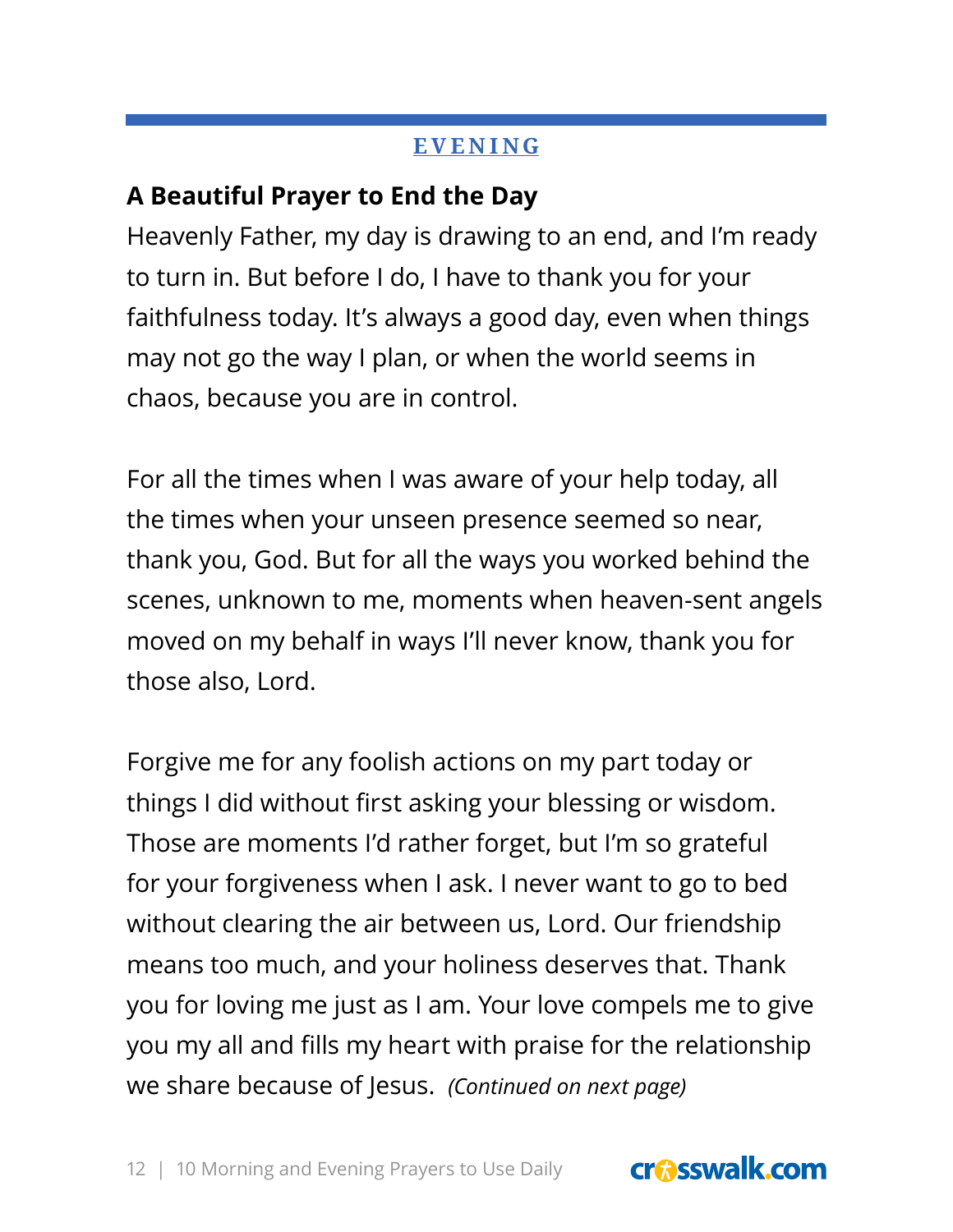### **EVENING CONT.**

As I close my eyes tonight, I'm praying for loved ones around me, for friends and those who need to know you, Lord. I'm praying that your love, like the billions of stars in the night sky outside, will touch them and help them see who you really are. I pray for our world and those in it. I pray for their needs as well as my own.

Grant me a good night's sleep tonight, God, so that I can awake refreshed and ready to begin another day loving you. Thank you again for blessings so undeserved and too numerous to count. I love being your child, and I long for the word "faithful" to describe my service to you, each day of every year. When I awake in the morning, may it be with a joyful smile, not a grumpy spirit. May your protection and your presence bathe this place with peace and safety against the enemy. Good night, Lord. In Jesus's name, Amen.

*Rebecca Barlow Jordan*

13 | 10 Morning and Evening Prayers to Use Daily

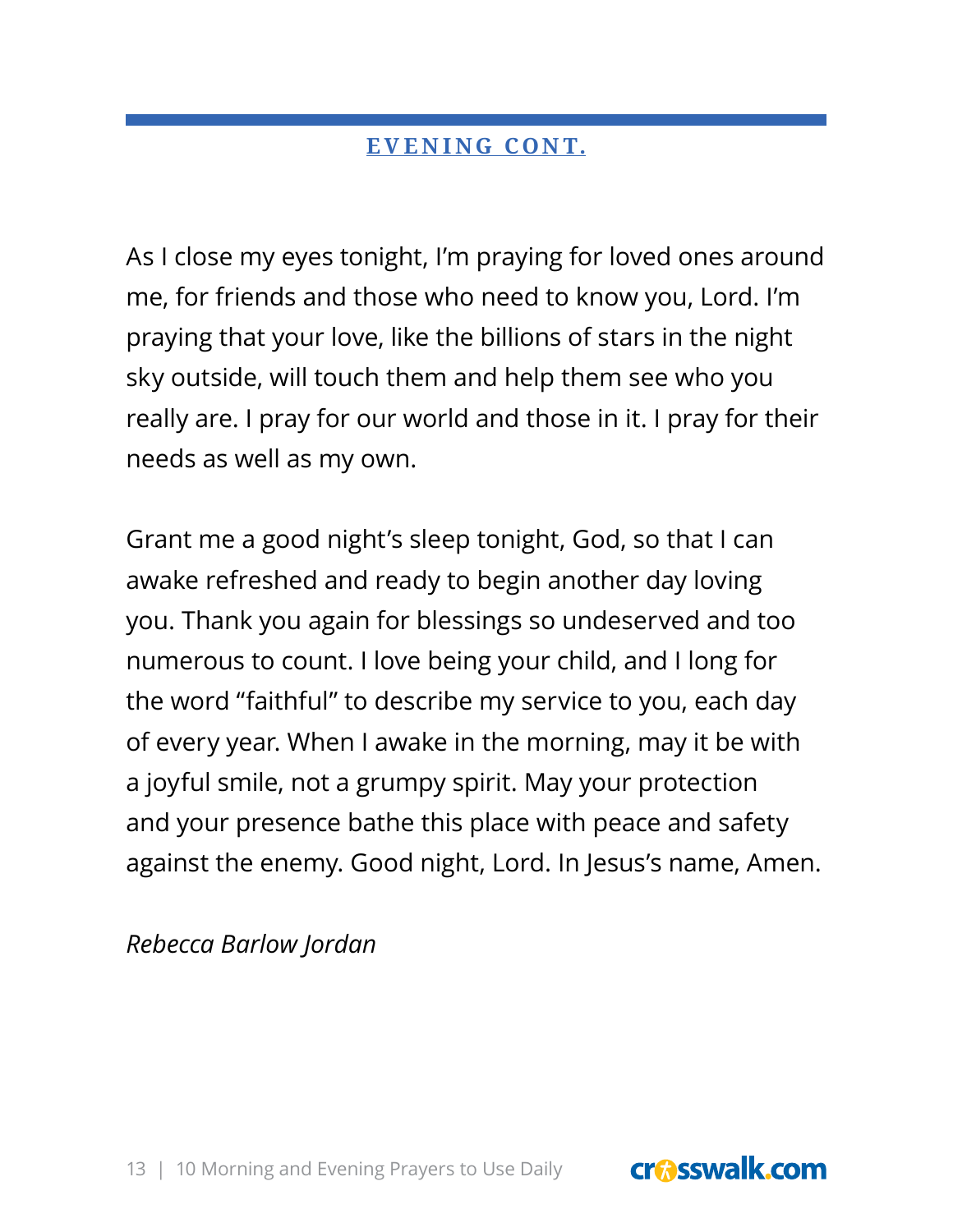Lord,

Grant me tenacious winsome courage as I go through this day. When I am tempted to give up, help me to keep going. Grant me a cheerful spirit when things don't go my way. And give me courage to do whatever needs to be done.

In Jesus' name, amen.

*Dr. Ray Pritchard*

*For God did not give us a spirit of timidity, but a spirit of power, of love and self-discipline. 2 Timothy 1:7*

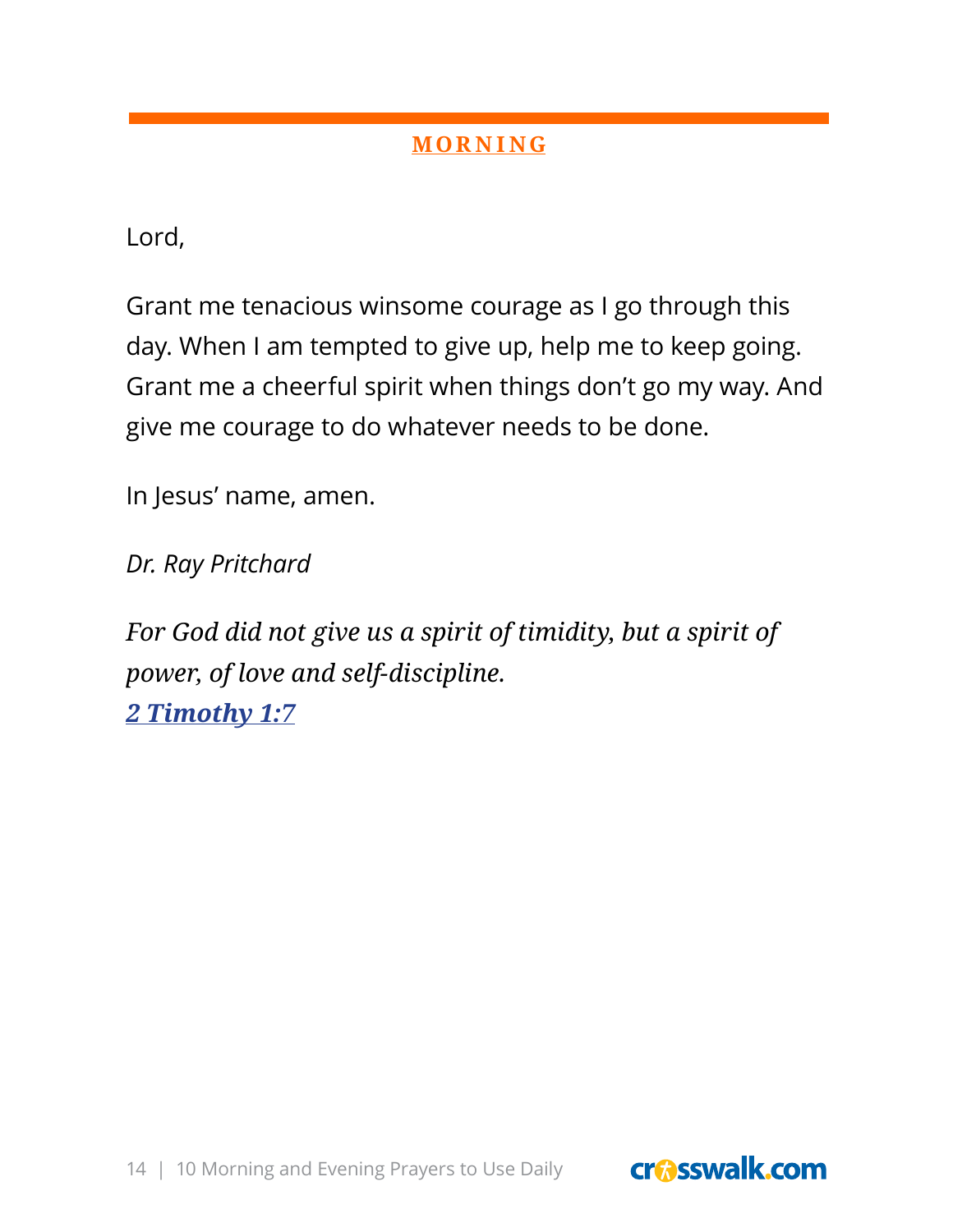Father, we thank thee for the night, And for the pleasant morning light; For rest and food and loving care, And all that makes the day so fair. Help us to do the things we should, To be to others kind and good; In all we do, in work or play, To grow more loving every day.

*Rebecca Weston - 1890*

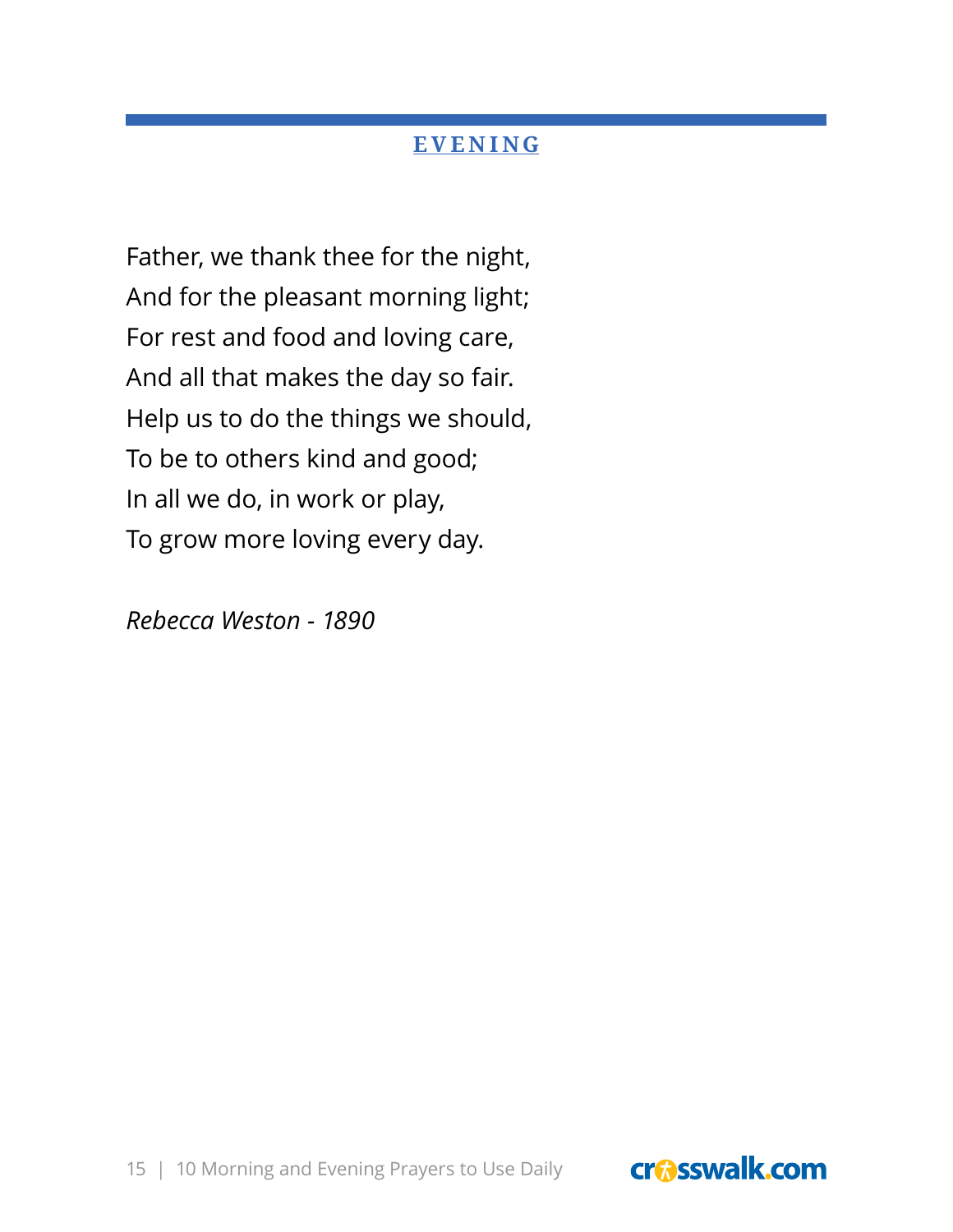Father,

My heart is heavy. I feel like I have to carry the burden alone. Words like overwhelmed, distraught, exhausted seem to describe where I am. I am not sure how to let you carry my heavy load, so please show me how. Take it from me. Let me rest and be refreshed so that my heart won't be so heavy in the morning.

In Jesus' name, amen.

*Ron Moore*

*Do not be anxious about anything, but in everything, by prayer and petition, with thanksgiving, present your requests to God. And the peace of God which transcends all understanding, will guard your hearts and your mind in Christ Jesus.*

*Philippians 4:6–7*

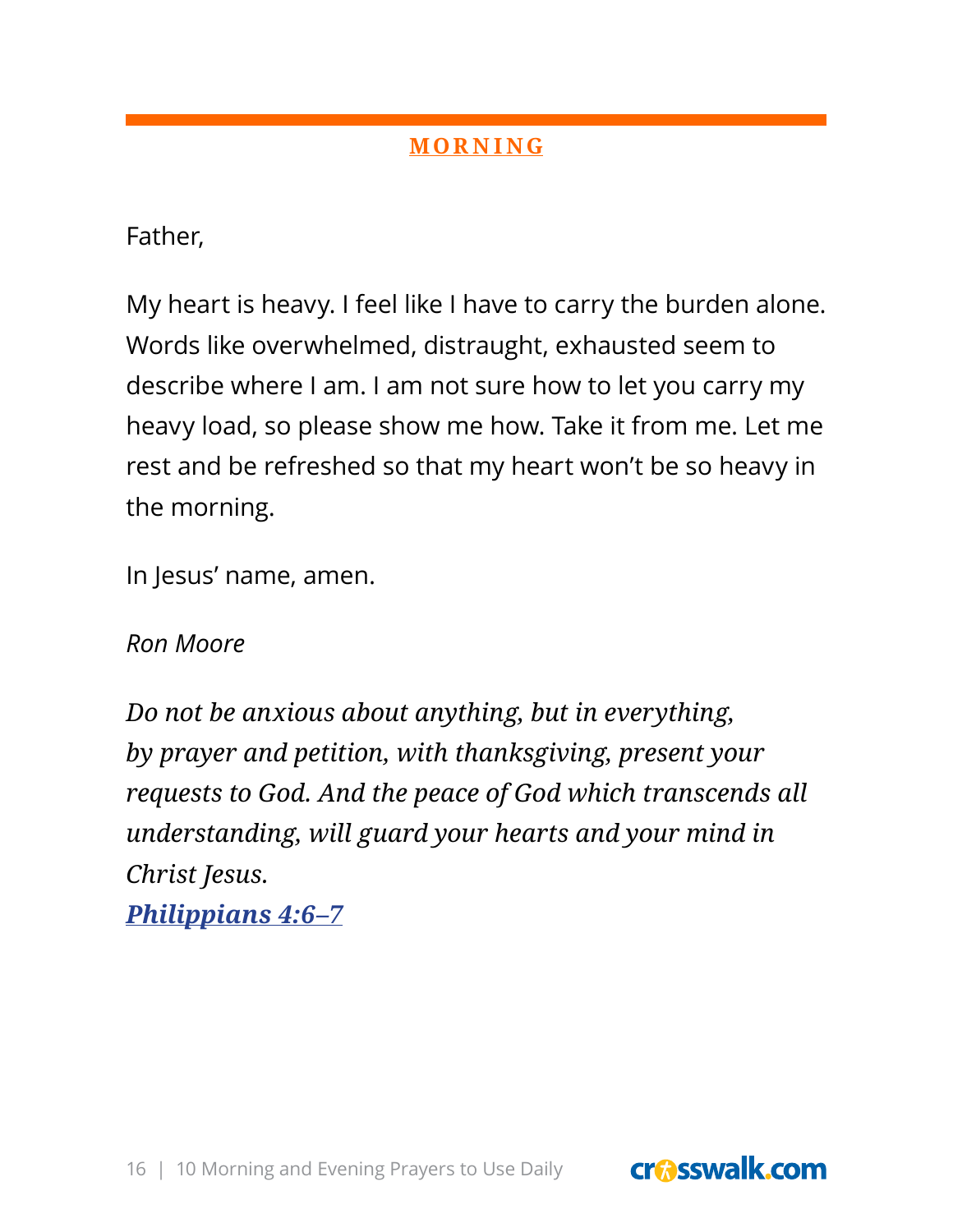**Bedtime Prayer** (song by Twila Paris) Now I lay me down to sleep I pray dear Lord that you will keep Your eyes upon this sleeping world Every little boy and girl

Bless the children far away The ones who don't know how to pray Those who are not feeling well The little one the slipped and fell

Bless the puppy down the street The neighbors I have yet to meet Bless my mom and dad especially

Just one more thing I'd like to say Before I close another day I'd like to thank you Lord for all the ways That You bless me



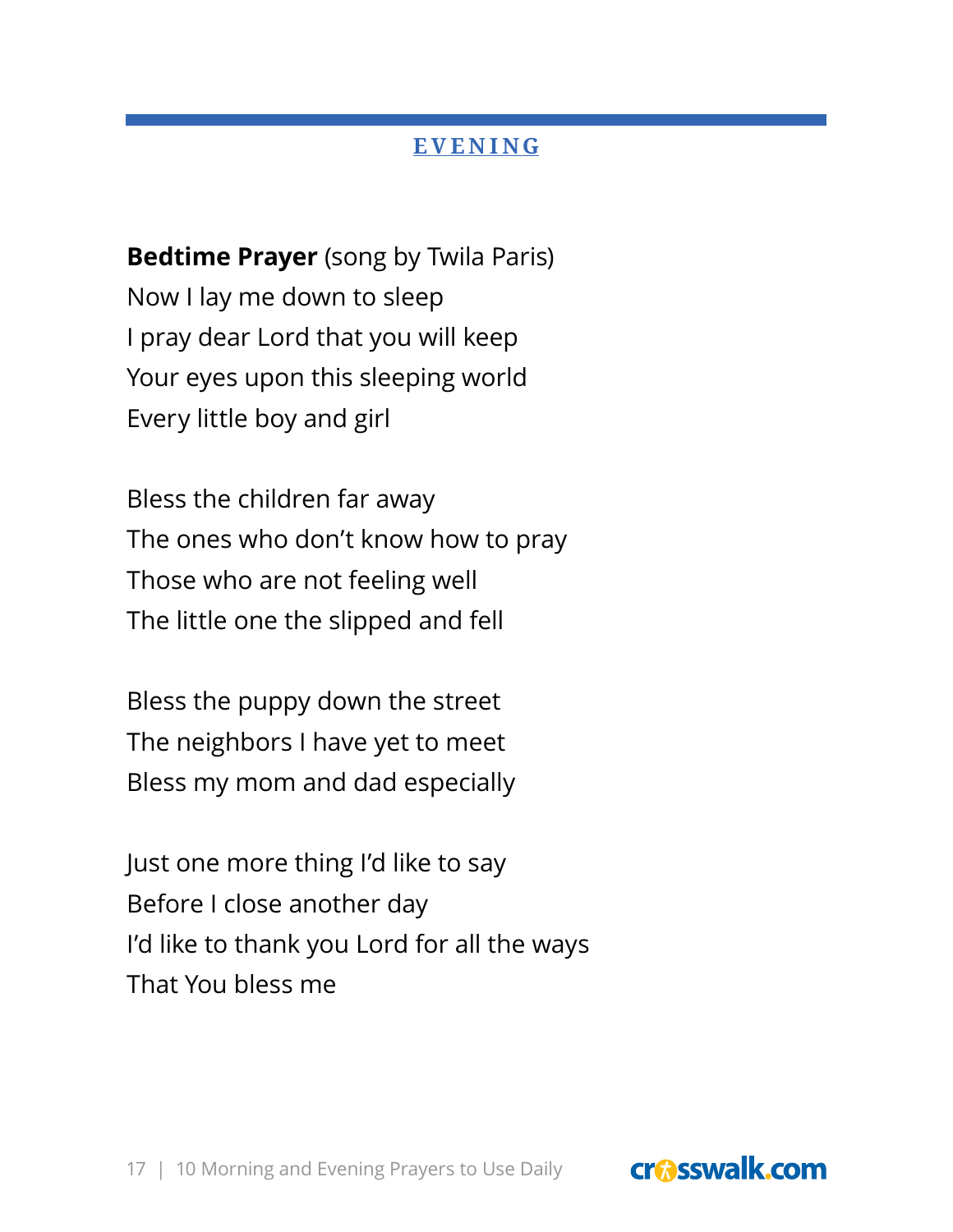### **EVENING CONT.**

Bless the child whose home is torn The babies who are not yet born Bless the ones who take your word To all the hearts that have not heard

Bless all your children everywhere I hope they know how much you care Maybe someday I can go And tell them that You love them so

Bless Grandma and my Grandpa too And all my friend and all they do Bless every twig upon my family tree

Just one more thing I'll say to you I'm so amazed by all you do I'll thank you once again because it's true That you bless me

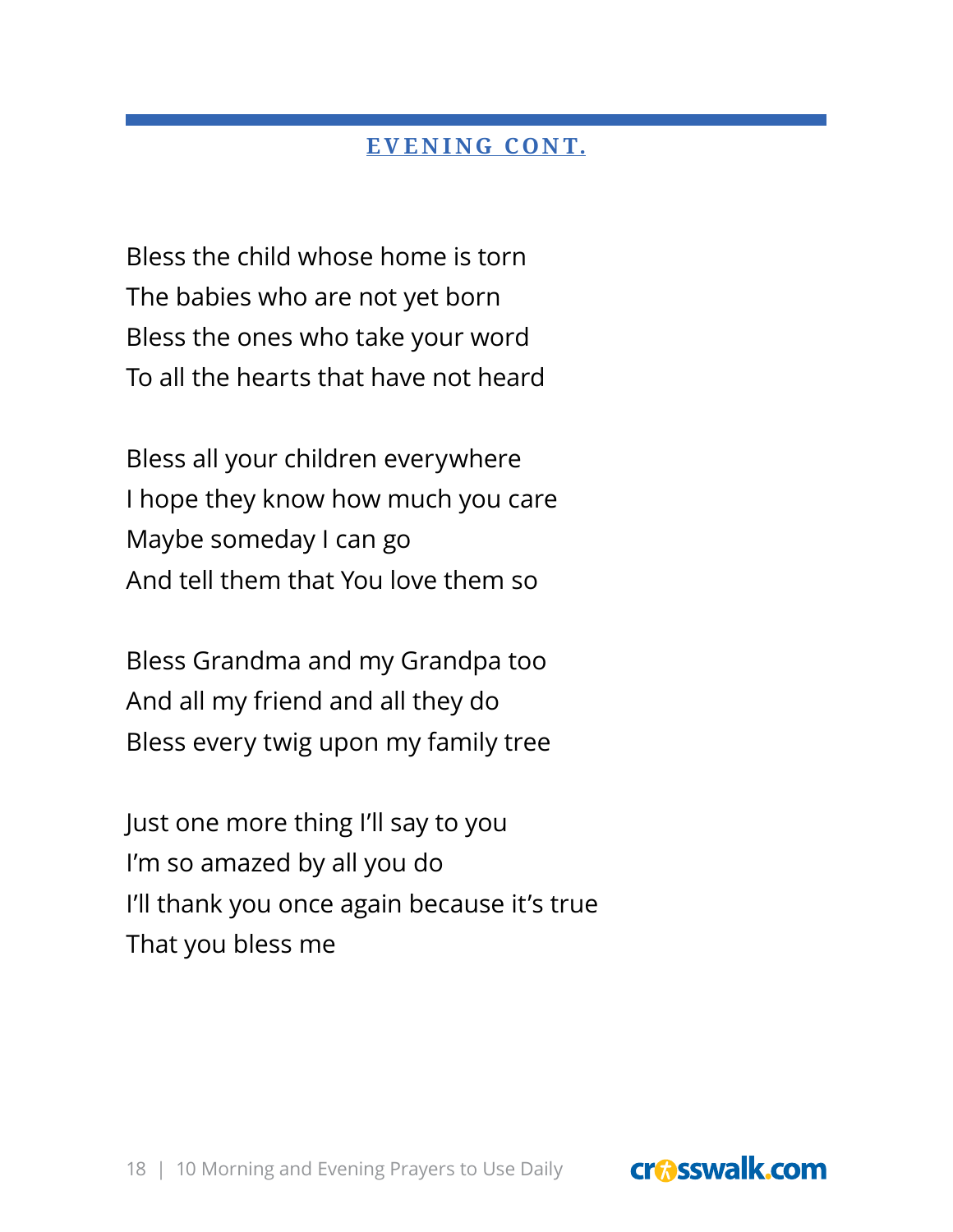Dear Lord,

Help me remember what a difference it makes when I make time with You a priority in my morning. Awaken me in body and spirit each day with a desire to meet with You and to hear You speak words of affirmation, assurance and wisdom over my heart as I prepare to go into my day.

In Jesus' name, amen.

*Traci Miles*

*If any of your lacks wisdom, he should ask God, who gives generously to all without finding fault, and it will be given to him.*

*James 1:5*

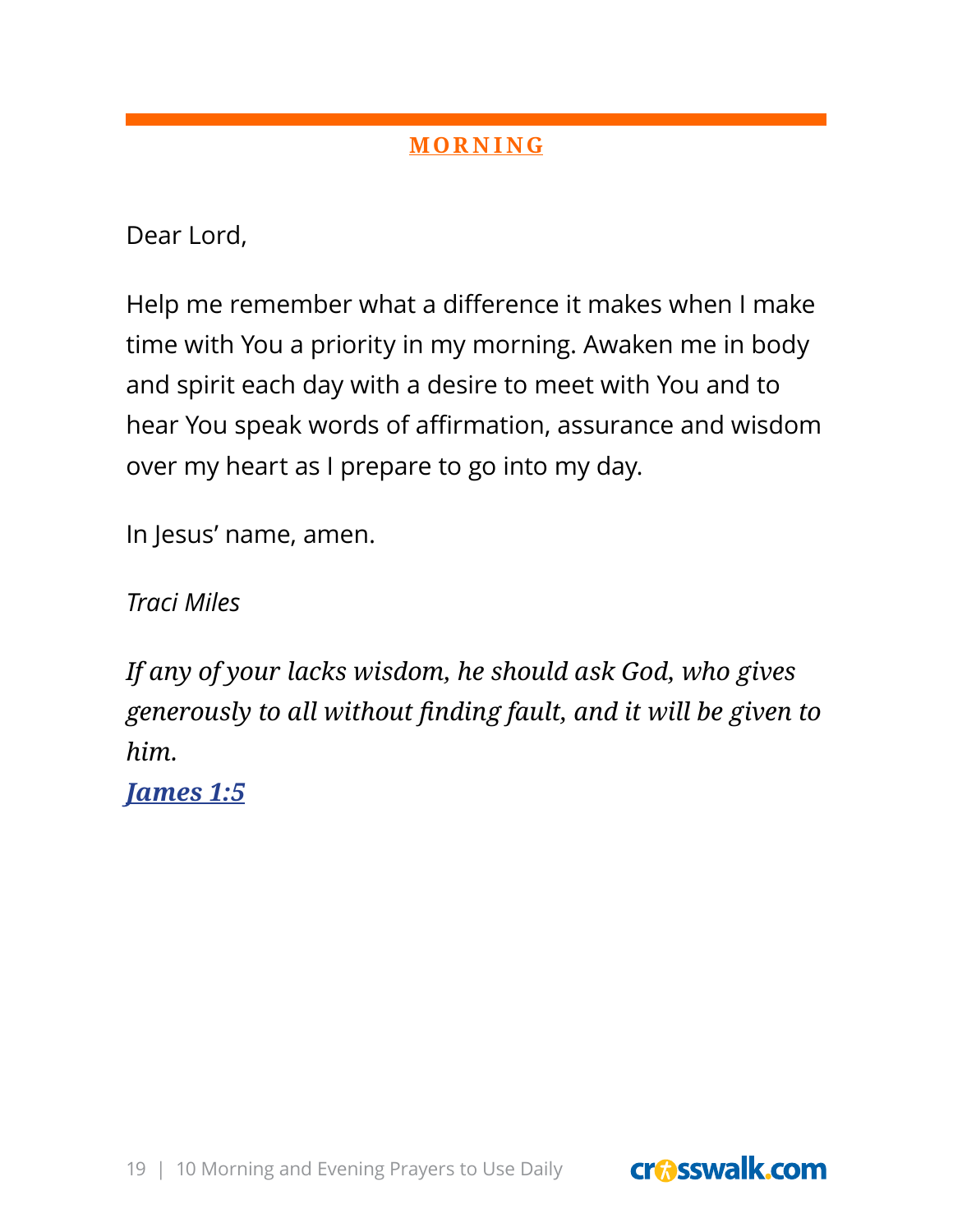**The Examen** (Evening Reflection) Written by St. Ignatius Loyola, the Examen is a daily process for prayerfully reflecting on your day.

### **1. Remember God's presence.**

Even after a trying day, God will quiet your soul as you remember His presence and intentionally seek to enter into it. Remember He's with you. Invite Him to make Himself present to you.

### **2. Respond to Him with thanks.**

Giving thanks gives God glory and helps us look on the bright side of a bad day. What small blessings can you thank God for?

### **3. Reflect on how God showed Himself to you.**

God reveals himself through scripture, but we also see glimpses of him in nature, events, and people. Sometimes He shows up loudly through miraculous, divine intervention. Other times He shows Himself quietly through the beauty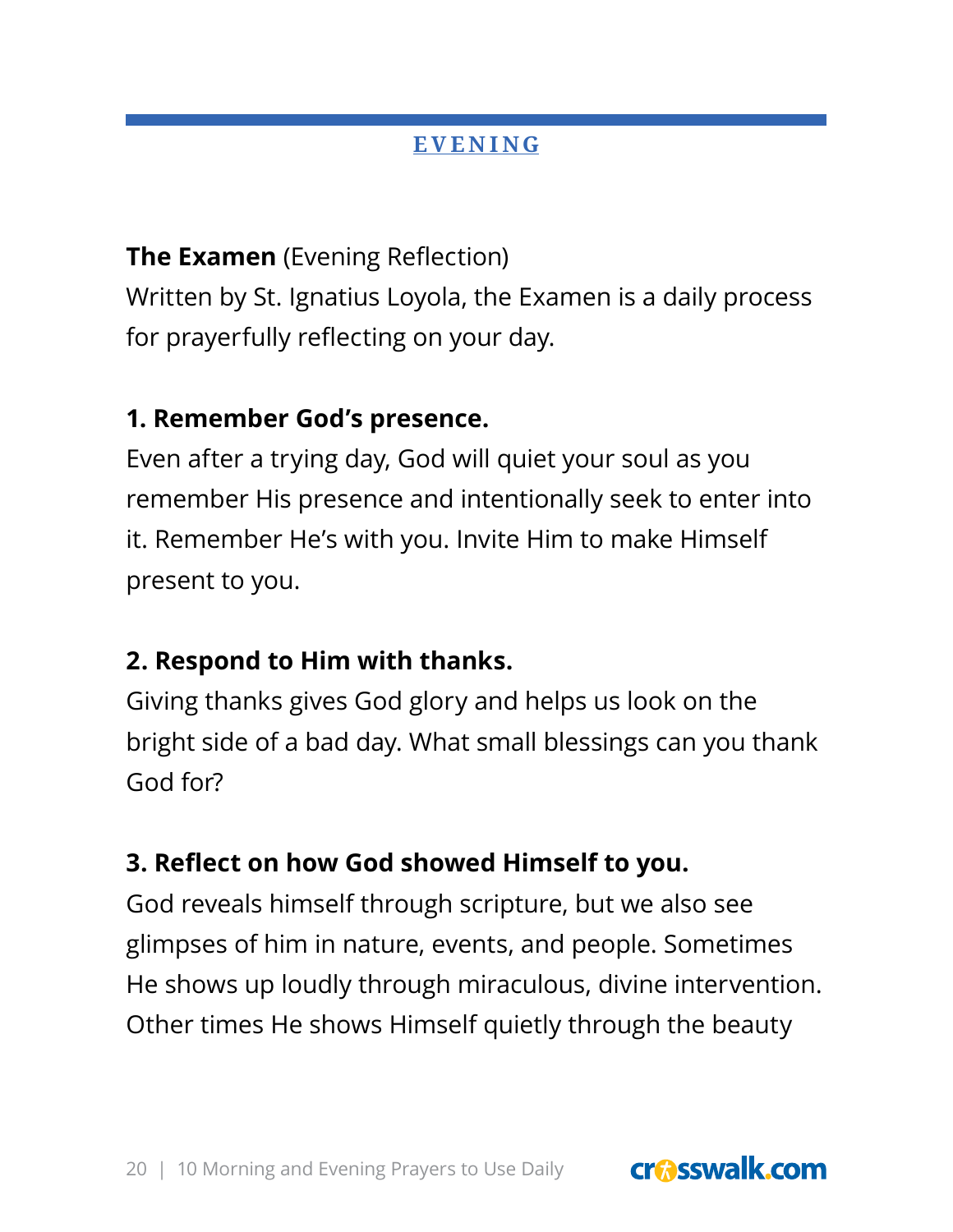### **EVENING CONT.**

of a flower or an earnest conversation. As you look back over your day, can you identify moments where you sensed God's revelation or intervention?

### **4. Repent of your failings.**

I don't like recognizing my own sin, but repentance is key to continual renewal in our relationship with God.As you reflect on your day, remember specific points where you failed. Bring your shortcomings before God and ask Him to forgive you.

### **5. Resolve to grow.**

God is in the business of changing us, so don't let your failings discourage or define you. His mercies are always new. Accept His forgiveness. Ask Him for grace to change. Is there anything you need to make right or anyone you need to apologize to? What can you do differently tomorrow?

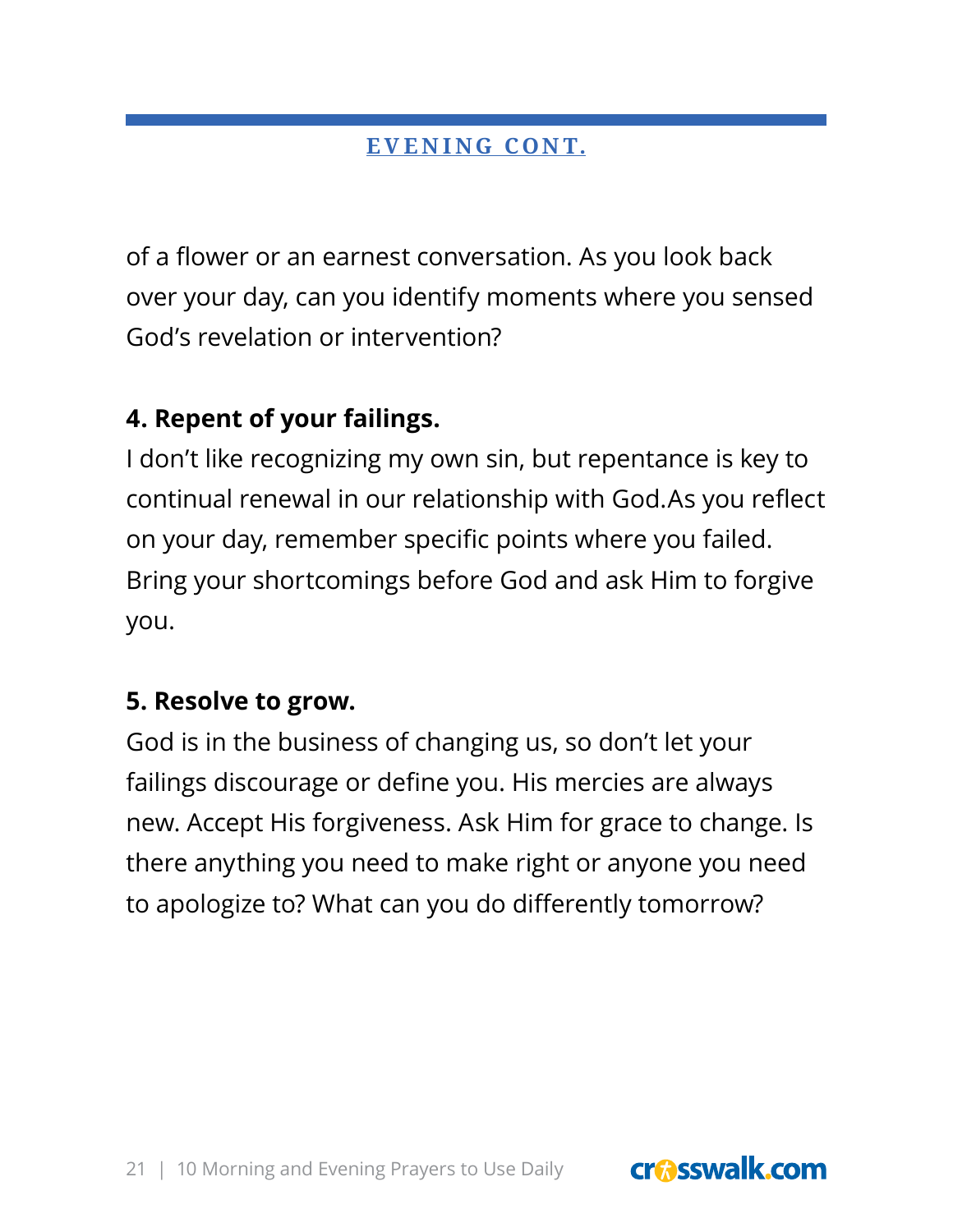God,

Please enlighten my mind with truth; Inflame my heart with love; Inspire my will with courage; Enrich my life with service.

Pardon what I have been; Sanctify what I am; And order what I shall be.

Amen.



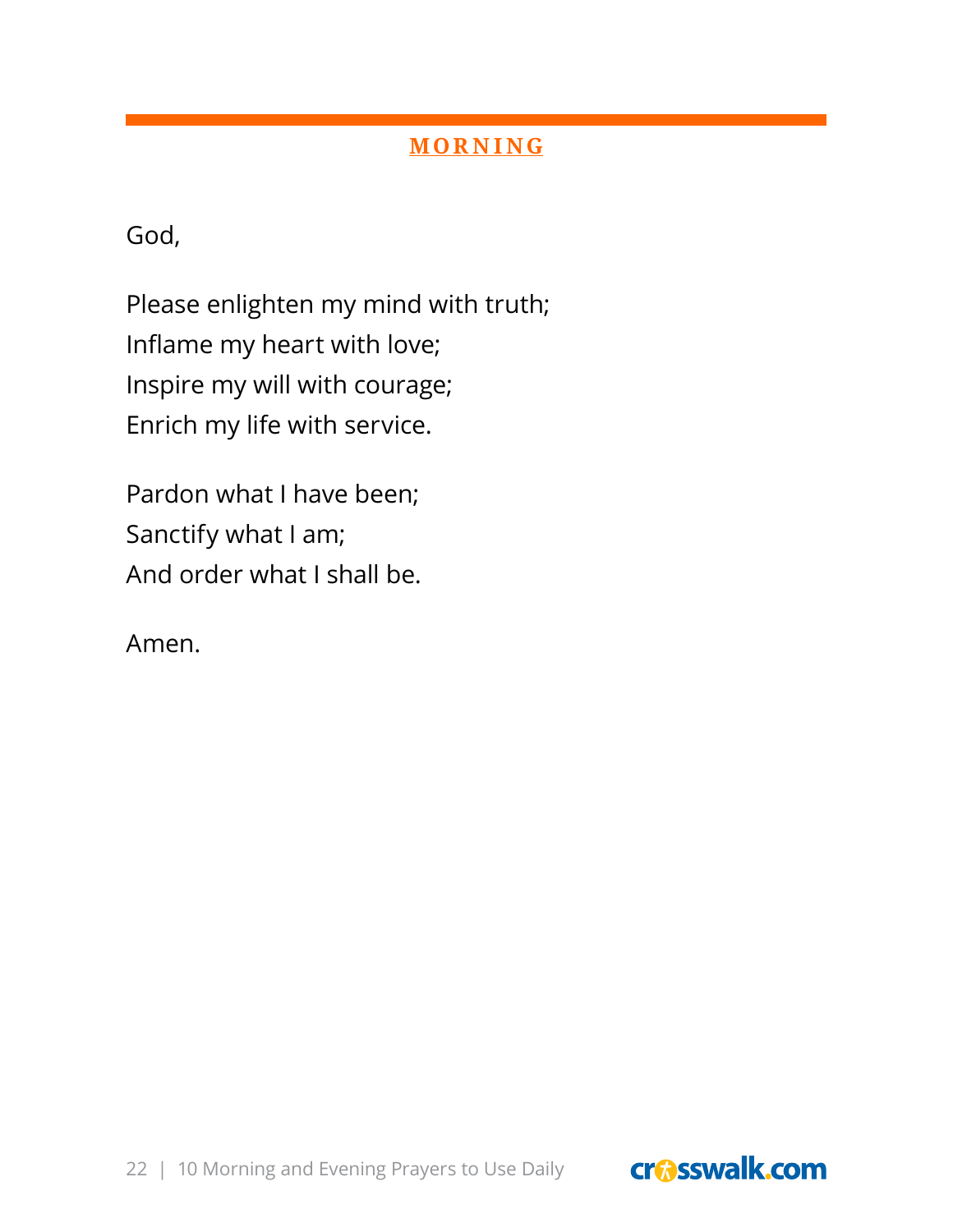Lord we can't sleep because we just don't know what to do. These big decisions are pressing hard. We can't see all the answers but we believe that you are leading us. Help us to hear your voice, help us to see your hand guiding us at every turn. Make the way clear before us and we ask that you would open the right doors and close the ones that aren't meant for us to walk through. We give it to you again right now, and believe that you are helping us and working on our behalf, even as we sleep.

*Debbie McDaniel*



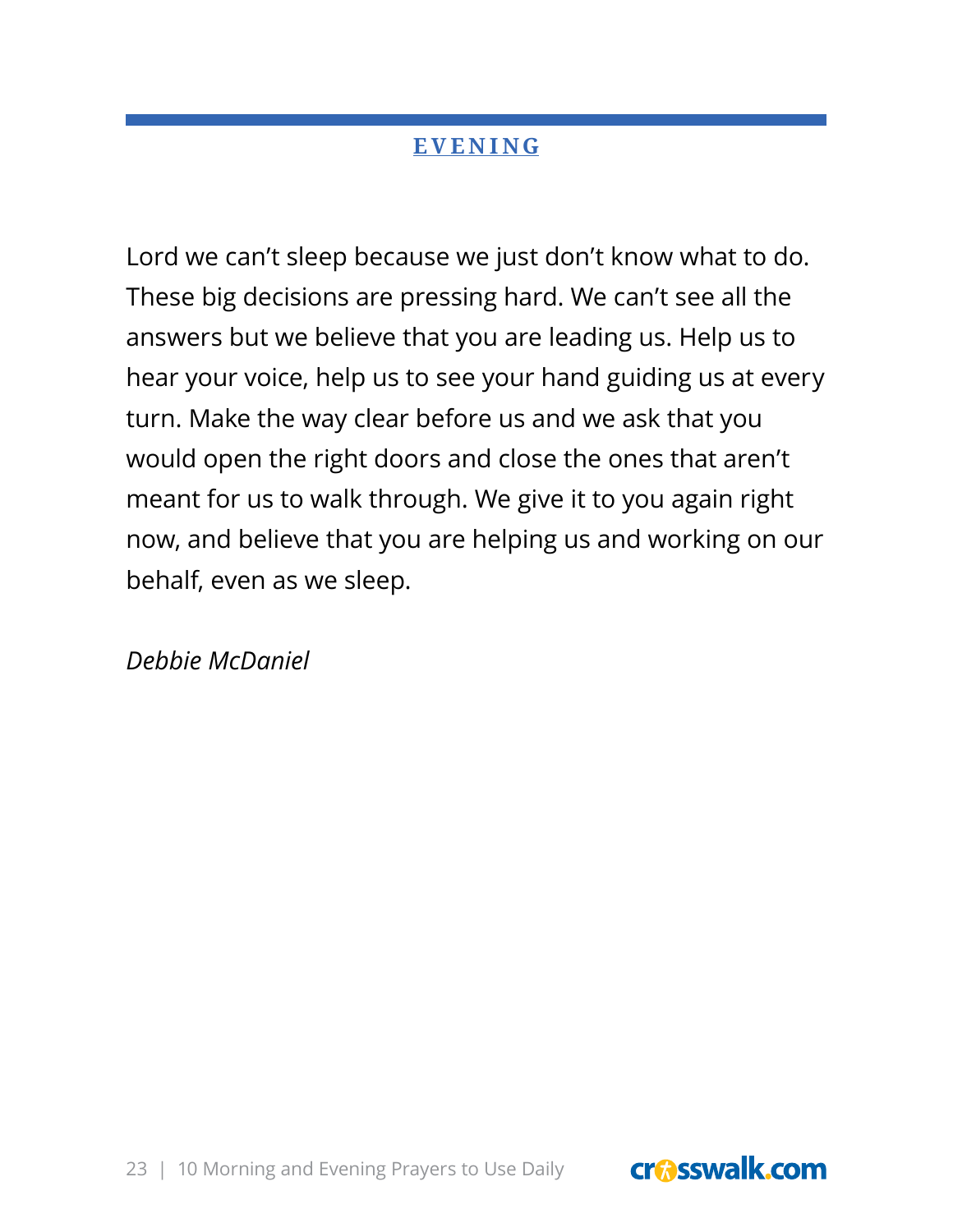### **The prayer of Jabez:**

*Jabez cried out to the God of Israel, "Oh, that You would bless me and enlarge my territory! Let Your hand be with me, and keep me from harm so that I will be free from pain." 1 Chronicles 4:10*

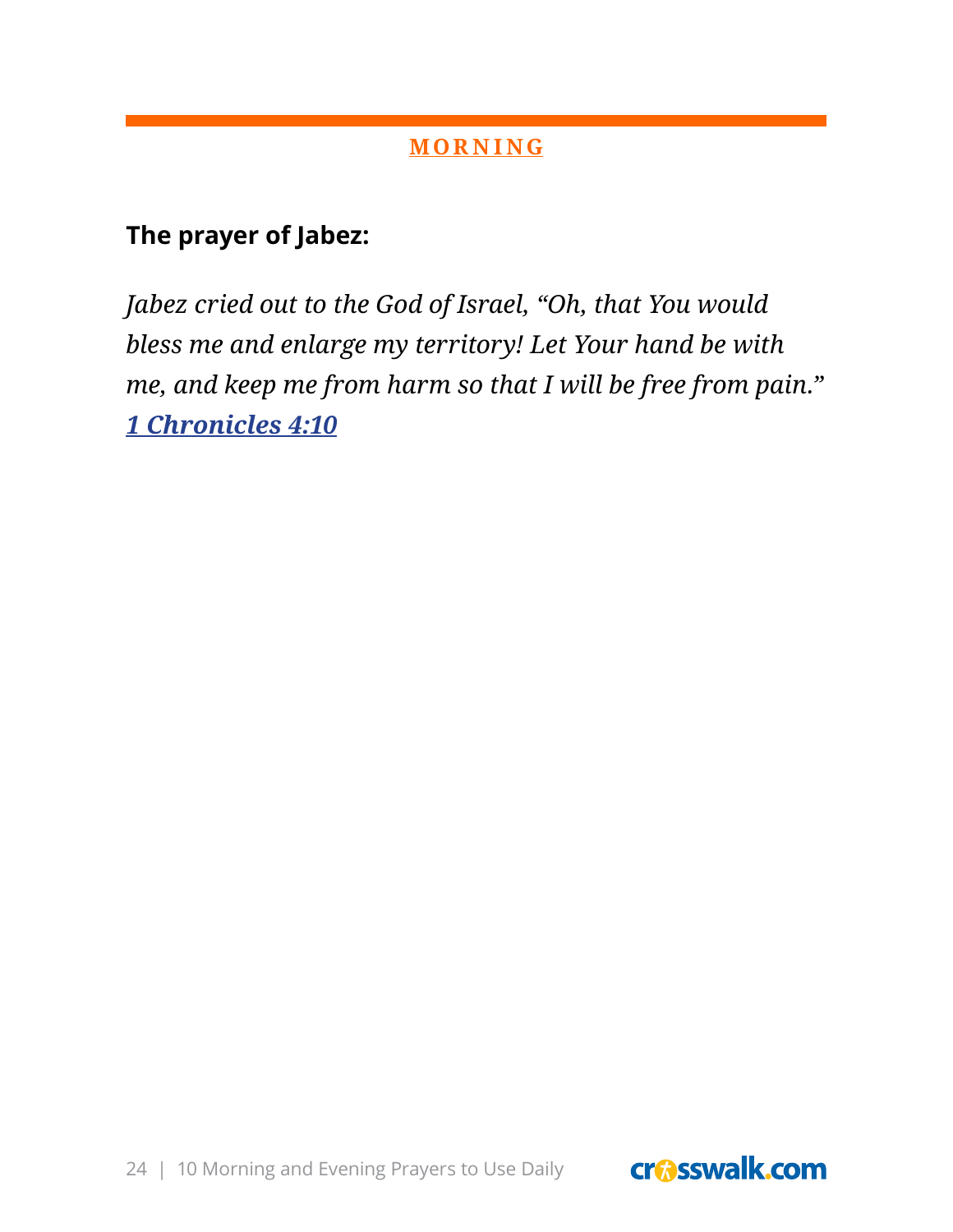### **A Prayer for Peace at Night**

Oh Lord, sometimes my insides feel like a battle zone, where missiles are falling too close to home. Other times I'm caught in an endless storm, with thoughts flying out of control. Confusion reigns, and defeat creeps in to steal my joy. I need your peace the deep-down-in-your-heart kind that stays with me day and night and speaks confidently into the wind. Calm my anxious spirit, Lord; all the attacking "if-onlys" and "what-ifs" fill me with needless worry.

I know that trust is a big part of experiencing peace and that fear has no place in my life. Most of the things I worry about or dread don't even happen. So I'm declaring my trust in you. I'm releasing the reins of my life again and asking you to take control. I may need to pray this same prayer daily, but I'm tired of the frenzy of life that leaves my schedule and my thoughts without any margin. I need more of you, Lord, and less of me.

I surrender and admit: I can't control people, plans, or even all my circumstances, but I can yield those things to you, and focus on your goodness. Thank you today for every good gift you've given, every blessing you've sent, all the forgiveness I did not deserve, and, yes, for every trial you've allowed into my life.

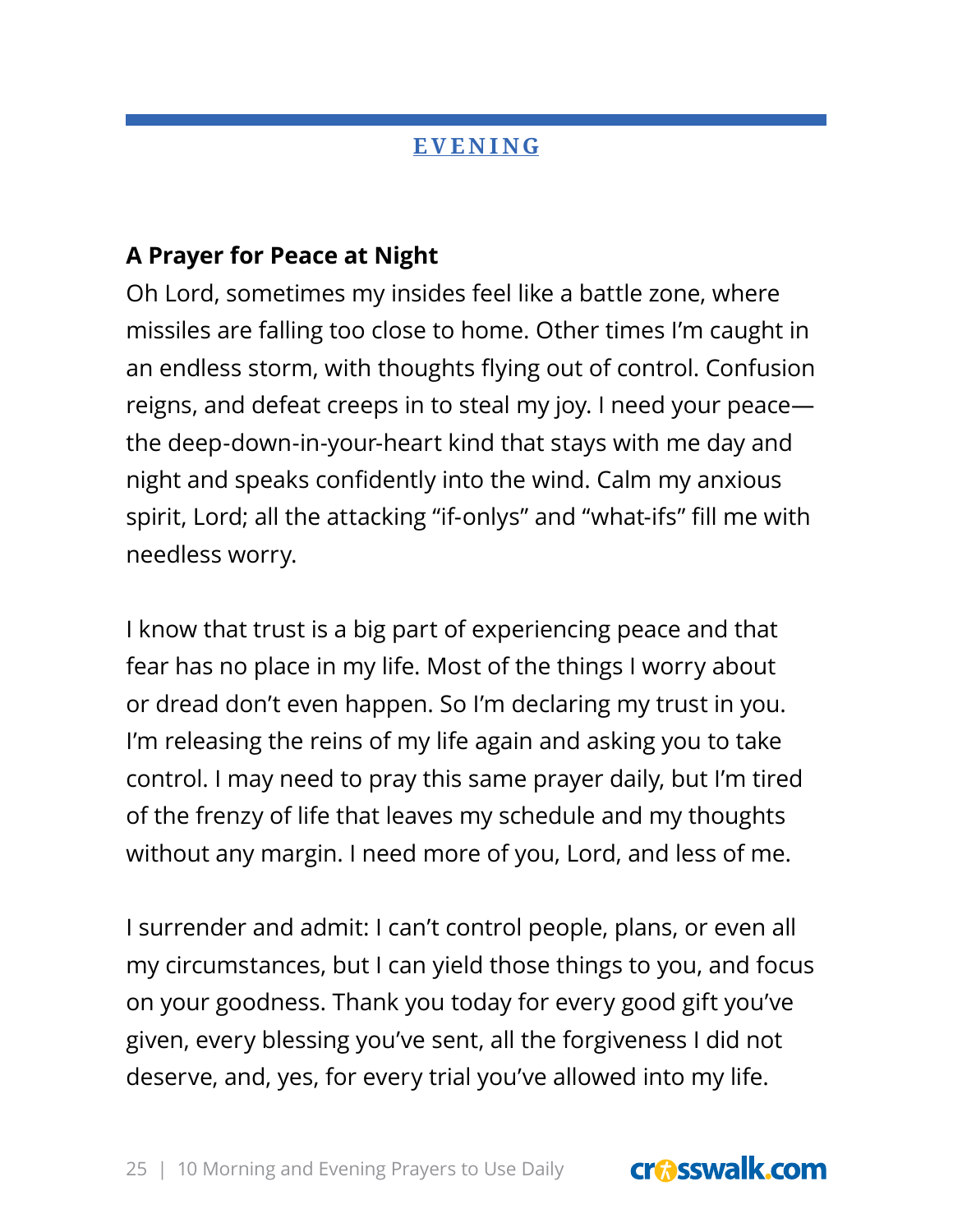### **EVENING CONT.**

You bring good out of every circumstance if I'll only let go and believe you. I know that when I pray and give thanks instead of worrying, you have promised that I can experience the kind of peace that passes all understanding. That's your kind of peace, Lord. And it's the kind I crave.

Whenever I'm stressed, anxious, or afraid, help me remember to run to you. You're the only one that can calm my fears and end my fretful behavior. Whether in trivial or heavy matters, I know you will not only give me peace; Lord, you will be my peace. And when I draw close to you—in prayer, in reading your Word, in helping another, in taking my mind off myself—you will be there, up close and personal.

I can't handle these times alone, Lord. Will you speak peace and calm my storms, or hold my hand while we walk through them together? Will you bring the reassuring wisdom of those who have come through similar times into my life? Thank you, Lord. I'm trusting you.

In the name of the One who makes the wind and the waves stand still, Amen.

*Rebecca Barlow Jordan*